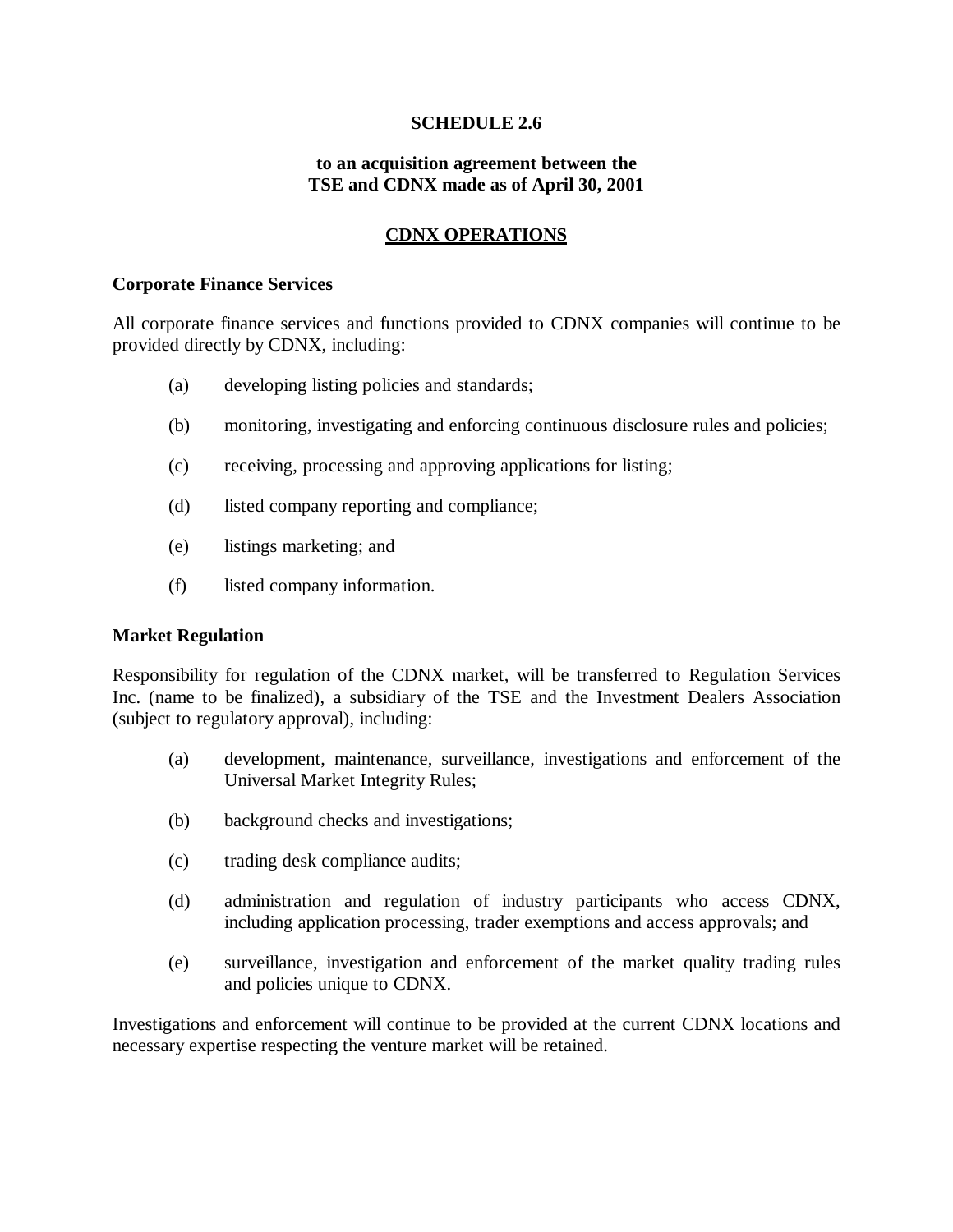# **Brand Identity**

The TSE will preserve the CDNX brand identity and take such initiatives and provide such resources as are commercially reasonable to properly promote, support, and enhance the liquidity and visibility of, the CDNX venture market as a unique and identifiable operation. The TSE will augment its services to CDNX-listed companies which will best serve the interests of the CDNX venture market.

# **Business Development**

CDNX will retain business development capability focussed on promoting the venture market.

# **Offices**

- (f) CDNX will maintain offices in Vancouver, Calgary, Winnipeg and Toronto (and Montreal if CDNX establishes an office in Montreal on or before the Closing Date).
- (g) The head and principal office of CDNX will remain in Calgary after the Closing Date.

# **Web Services**

CDNX will continue to provide a web interface for its listed companies and other market participants, while common solutions are explored with the TSE, recognizing that CDNX's web strategy is key to its separate branding.

# **Trading**

This function will be centralized on the TSE's new trading engine ("NTE") subsequent to the transfer of TSE systems to the NTE.

# **Technology Development and Operations**

Functionality to support trading will be centralized. Other functionality will remain with CDNX, as necessary, until the two exchanges migrate to common technology.

# **Market Information Services**

The vendor relationship function will be centralized while necessary resources for other information needs will continue at CDNX.